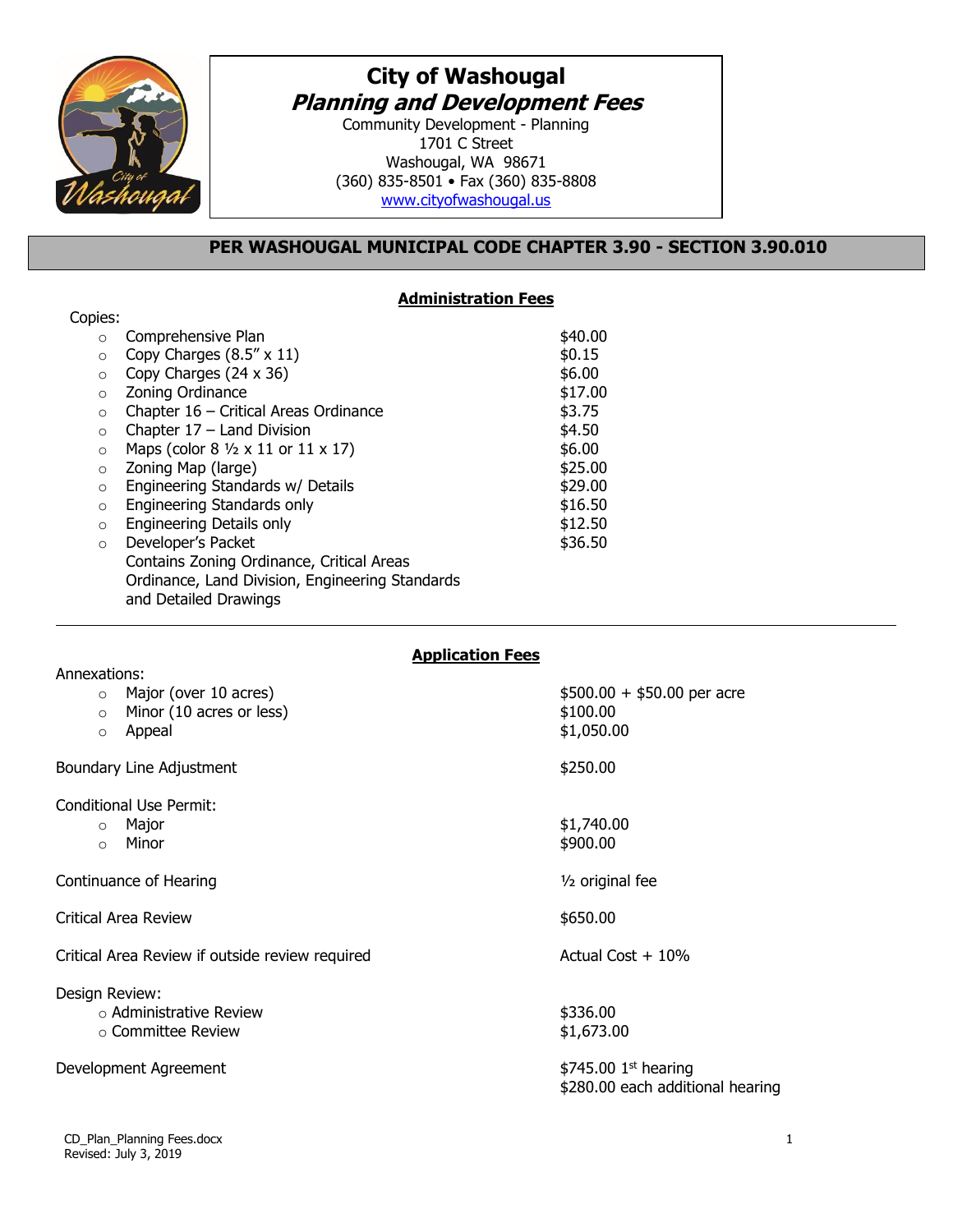| <b>Extension Preliminary Plat</b>                                                                                                                                                                             | \$250.00                                                                                                                                                                                                                                              |  |
|---------------------------------------------------------------------------------------------------------------------------------------------------------------------------------------------------------------|-------------------------------------------------------------------------------------------------------------------------------------------------------------------------------------------------------------------------------------------------------|--|
| Final Site Plan                                                                                                                                                                                               | \$750.00                                                                                                                                                                                                                                              |  |
| Final Plat:<br>○ Short Plat<br>$\circ$ Subdivision<br>o Subsequent Reviews                                                                                                                                    | \$210.00<br>\$997.00<br>\$0.00                                                                                                                                                                                                                        |  |
| Home Occupation                                                                                                                                                                                               | \$250.00                                                                                                                                                                                                                                              |  |
| Legal Lot Determination                                                                                                                                                                                       | \$250.00                                                                                                                                                                                                                                              |  |
| Master Plan                                                                                                                                                                                                   | $$2,625.00 + $53.00$ per acre                                                                                                                                                                                                                         |  |
| Planned Unit Development<br>o Residential<br>o Nonresidential                                                                                                                                                 | \$53.00 per unit/lot + subdivision fee<br>$$110.00$ per acre + subdivision fee                                                                                                                                                                        |  |
| Plan Amendment & Rezone                                                                                                                                                                                       | \$3,675.00                                                                                                                                                                                                                                            |  |
| <b>Plat Alteration</b>                                                                                                                                                                                        | \$1,050.00                                                                                                                                                                                                                                            |  |
| Post Decision Review                                                                                                                                                                                          | \$250.00                                                                                                                                                                                                                                              |  |
| Pre-Application Conference:<br>⊙ General<br>$\circ$ Subdivision                                                                                                                                               | \$350.00<br>\$725.00                                                                                                                                                                                                                                  |  |
| Rebuild Letter                                                                                                                                                                                                | \$25.00                                                                                                                                                                                                                                               |  |
| Reconsideration                                                                                                                                                                                               | \$1/2 of application fee                                                                                                                                                                                                                              |  |
| Renoticing                                                                                                                                                                                                    | $$54 + $1.00$ per notice                                                                                                                                                                                                                              |  |
| <b>SEPA</b><br>○ Environmental Checklist<br>$\circ$ EIS                                                                                                                                                       | \$685.00<br>Cost Recovery                                                                                                                                                                                                                             |  |
| Shoreline Permit<br>o Stand Alone<br>$\circ$ In conjunction with parent permit                                                                                                                                | \$1,050.00<br>\$735.00                                                                                                                                                                                                                                |  |
| Short Plat                                                                                                                                                                                                    | \$1,615.00 per lot                                                                                                                                                                                                                                    |  |
| Sign - Planning Review                                                                                                                                                                                        | \$80.00                                                                                                                                                                                                                                               |  |
| Site Plan Review<br>o Type I Residential<br>o Type II Residential<br>o Type I Nonresidential<br>o Type II Nonresidential<br>o Mixed residential/nonresidential<br>o Binding Site Plan (commercial/industrial) | \$250.00<br>\$953.00 + \$25.00 per unit<br>\$250.00<br>$$2,200 + $50.00$ per 1000 sq ft gfa<br>$$3,075 + $20$ per residential unit + \$50.00<br>per 1000 sq ft nonresidential gfa<br>$$2,200 + $50.00$ per 1000 sq ft gfa + 1/2 of<br>subdivision fee |  |